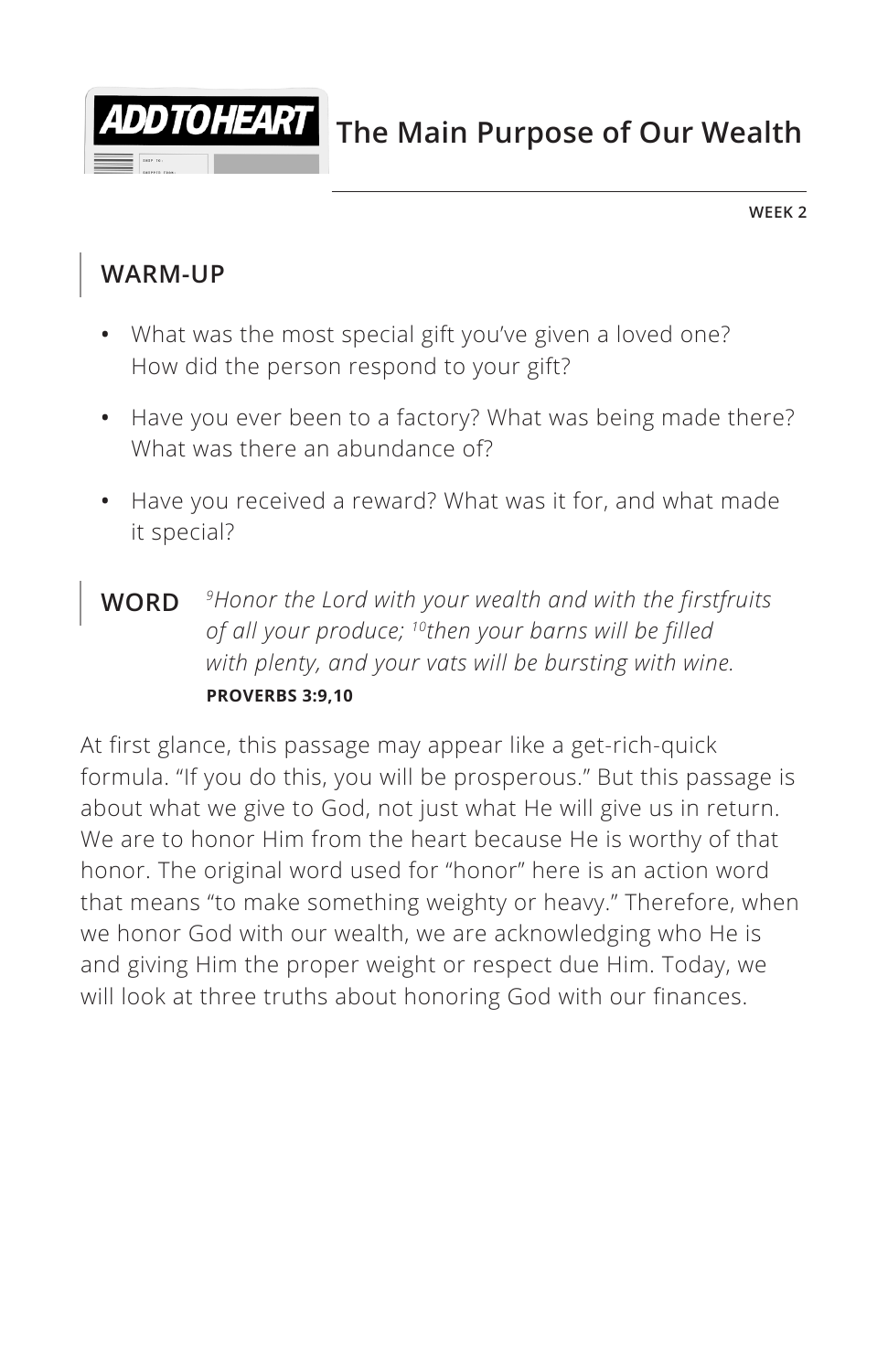## **1 We give to honor God.**

#### *Honor the Lord with your wealth . . . ^***PROVERBS 3:9**

God is worthy of honor because He is who He says He is the Creator of everything, our Father and Provider. Honoring Him with our wealth means trusting Him, not our income or savings. It means declaring in our hearts that He is more important than anything we've acquired in life. It also means that the way we use our finances will not be dictated by our needs or wants, but by our desire to honor Him. How did you learn to honor God with your wealth?

## **2 We give our first and best to God.**

*Honor the Lord with your wealth and with the firstfruits of all your produce . . . ^***PROVERBS 3:9**

We honor God by giving Him the firstfruits of everything we have. As God's people, giving the firstfruits to God did not only mean honoring Him with the best of their crops. It also meant trusting Him that what was left from the previous harvest would still be more than enough to see them through to the next one. Today, when we give God our tithe, we set aside what we will give to Him even before we budget for anything else. This is our way of honoring God with our firstfruits, recognizing that everything we have comes from Him, and trusting that He will provide for everything we need. How have you experienced God's faithful provision in your life?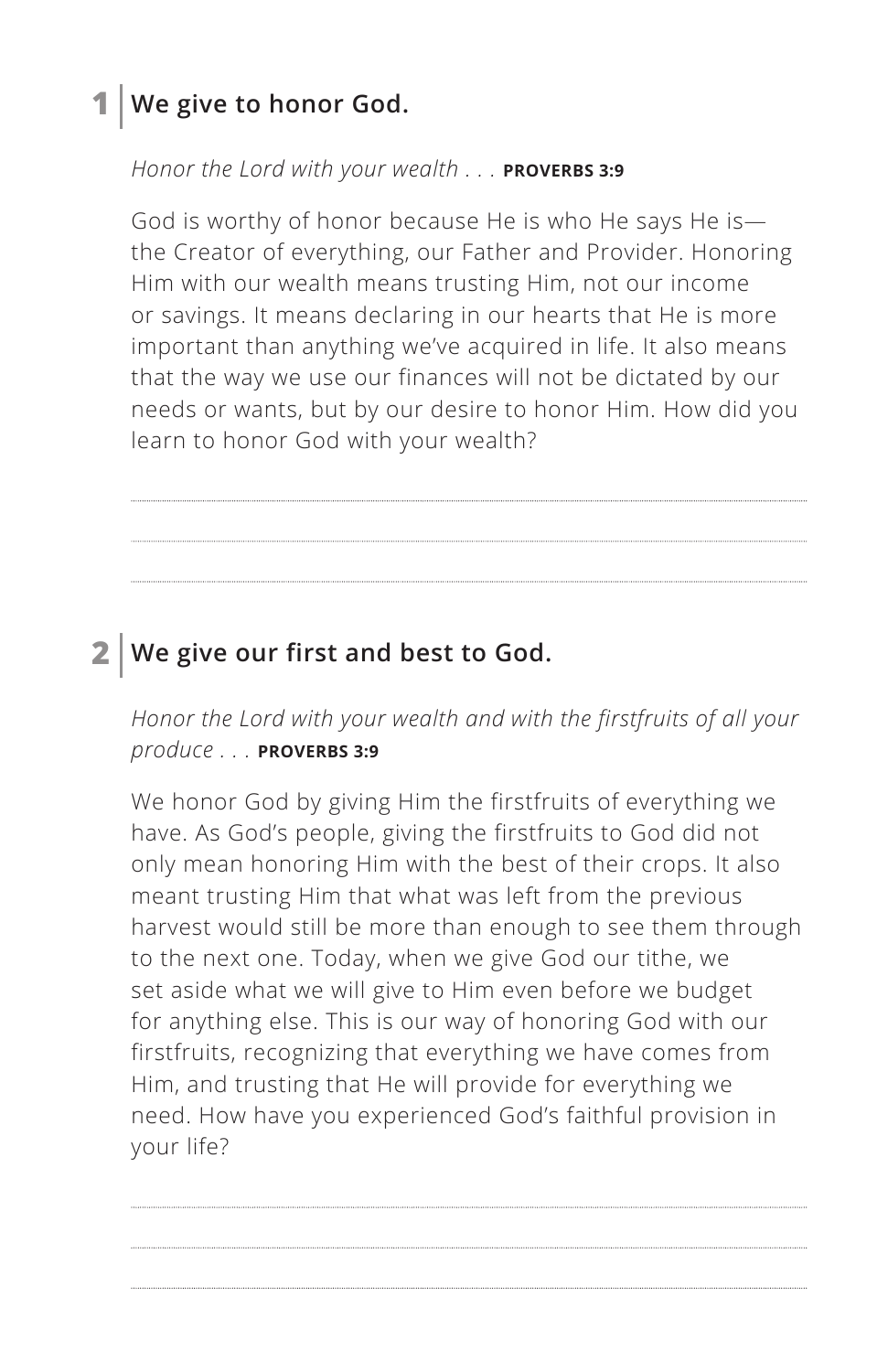## **3 When we give, God blesses us.**

*. . . then your barns will be filled with plenty, and your vats will be bursting with wine. ^***PROVERBS 3:10**

God is not only a faithful provider; He is also a faithful rewarder. When we give, He promises to bless us: filled barns, overflowing vats. This verse is one of God's many promises to us. If we honor Him with our wealth, He promises to bless us. This is not something we asked for or deserve. God gives His abundant provision because He is faithful and generous. No matter what we give Him, we can never outgive God. How has God shown Himself to you as a faithful rewarder?

## **APPLICATION**

- **•** Ask God to show you how you can honor Him through your giving. How can you meditate on the faithfulness and generosity of God this week?
- **•** Meditate on Proverbs 3:5. Ask God to show you how this passage applies to your financial situation. Write down what the Holy Spirit will reveal to you.
- **•** Do you know someone who is having a hard time trusting God, especially in the area of finances? Ask God for wisdom and the words to say to challenge the person to trust Him.